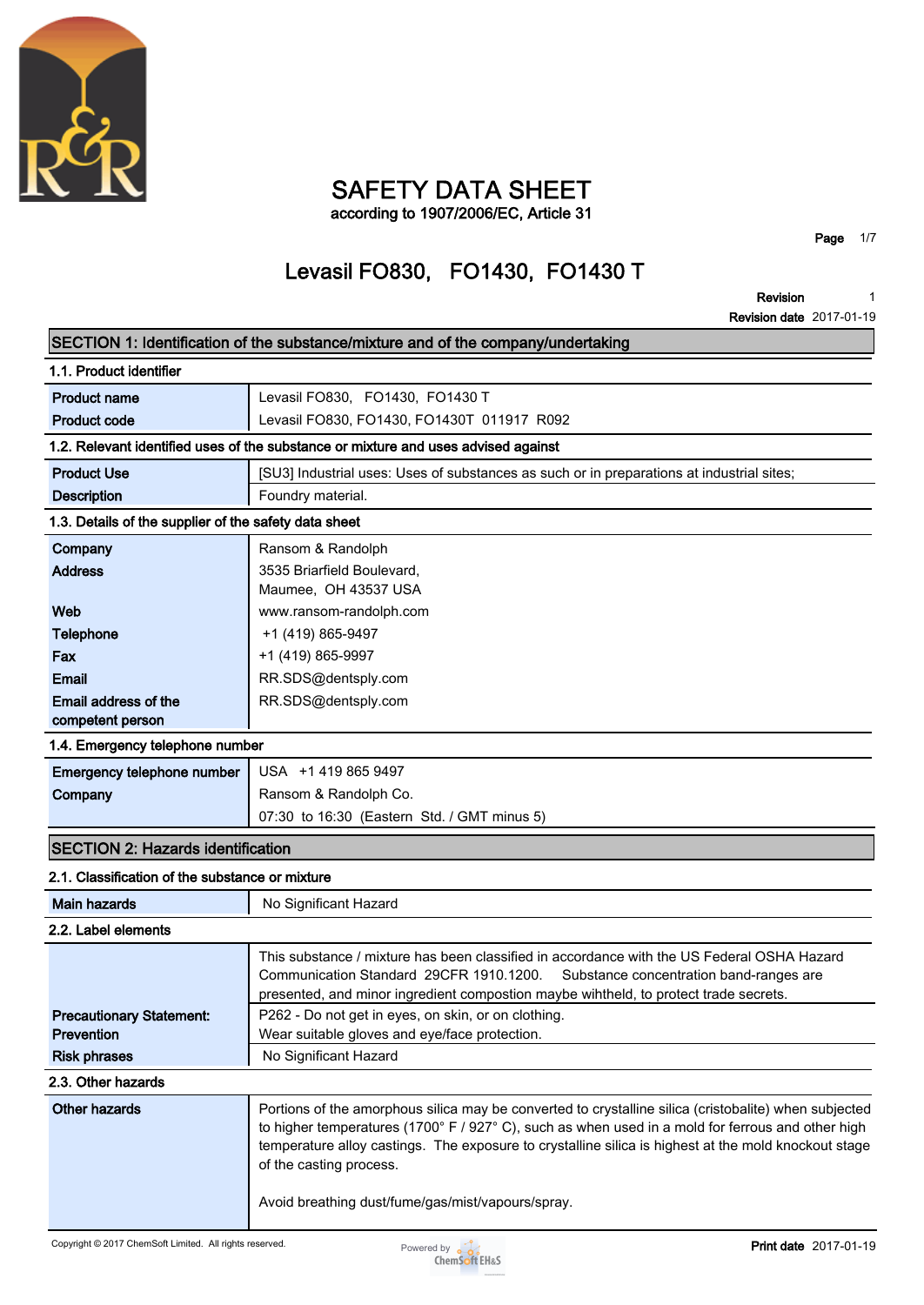#### **2.3. Other hazards**

**Exposure to respirable crystalline silica may cause lung disease and cancer.**

#### **Further information**

**Not applicable. PBT and vPvB assessment.**

### **SECTION 3: Composition/information on ingredients**

**3.2. Mixtures**

#### **EC 1272/2008**

| <b>Chemical Name</b> | <b>Index No.</b> | <b>CAS No.</b> | EC No.    | <b>REACH Registration</b><br><b>Number</b> | Conc.<br>$(\%w/w)$ | Classification | M-factor |
|----------------------|------------------|----------------|-----------|--------------------------------------------|--------------------|----------------|----------|
| silica (amorphous)   |                  | 7631-86-9      | 231-545-4 |                                            | $20 - 30%$         |                |          |

### **SECTION 4: First aid measures**

### **4.1. Description of first aid measures**

| Inhalation                                                               | Move the exposed person to fresh air.                                            |  |
|--------------------------------------------------------------------------|----------------------------------------------------------------------------------|--|
| Eye contact                                                              | Rinse immediately with plenty of water for 15 minutes holding the eyelids open.  |  |
| Skin contact                                                             | Wash with soap and water.                                                        |  |
| Ingestion                                                                | Drink 1 to 2 glasses of water. DO NOT INDUCE VOMITING.                           |  |
|                                                                          | 4.2. Most important symptoms and effects, both acute and delayed                 |  |
| Inhalation                                                               | May cause irritation to respiratory system.                                      |  |
| Eye contact                                                              | May cause irritation to eyes.                                                    |  |
| <b>Skin contact</b>                                                      | May cause irritation to skin.                                                    |  |
| Ingestion                                                                | May cause irritation to mucous membranes.                                        |  |
|                                                                          | 4.3. Indication of any immediate medical attention and special treatment needed  |  |
| Inhalation                                                               | Seek medical attention if irritation or symptoms persist.                        |  |
| Eye contact                                                              | Seek medical attention if irritation or symptoms persist.                        |  |
| <b>Skin contact</b>                                                      | Seek medical attention if irritation or symptoms persist.                        |  |
| Ingestion                                                                | Seek medical attention if irritation or symptoms persist.                        |  |
| <b>SECTION 5: Firefighting measures</b>                                  |                                                                                  |  |
| 5.1. Extinguishing media                                                 |                                                                                  |  |
|                                                                          | Use extinguishing media appropriate to the surrounding fire conditions.          |  |
| 5.2. Special hazards arising from the substance or mixture               |                                                                                  |  |
|                                                                          | Burning produces irritating, toxic and obnoxious fumes.                          |  |
| 5.3. Advice for firefighters                                             |                                                                                  |  |
|                                                                          | Self-contained breathing apparatus. Wear suitable protective clothing.           |  |
| <b>SECTION 6: Accidental release measures</b>                            |                                                                                  |  |
| 6.1. Personal precautions, protective equipment and emergency procedures |                                                                                  |  |
|                                                                          | Wear suitable protective equipment.                                              |  |
| 6.2. Environmental precautions                                           |                                                                                  |  |
|                                                                          | Do not allow product to enter drains.                                            |  |
| 6.3. Methods and material for containment and cleaning up                |                                                                                  |  |
|                                                                          | Absorb with inert, absorbent material. Transfer to suitable, labelled container. |  |

### **6.4. Reference to other sections**

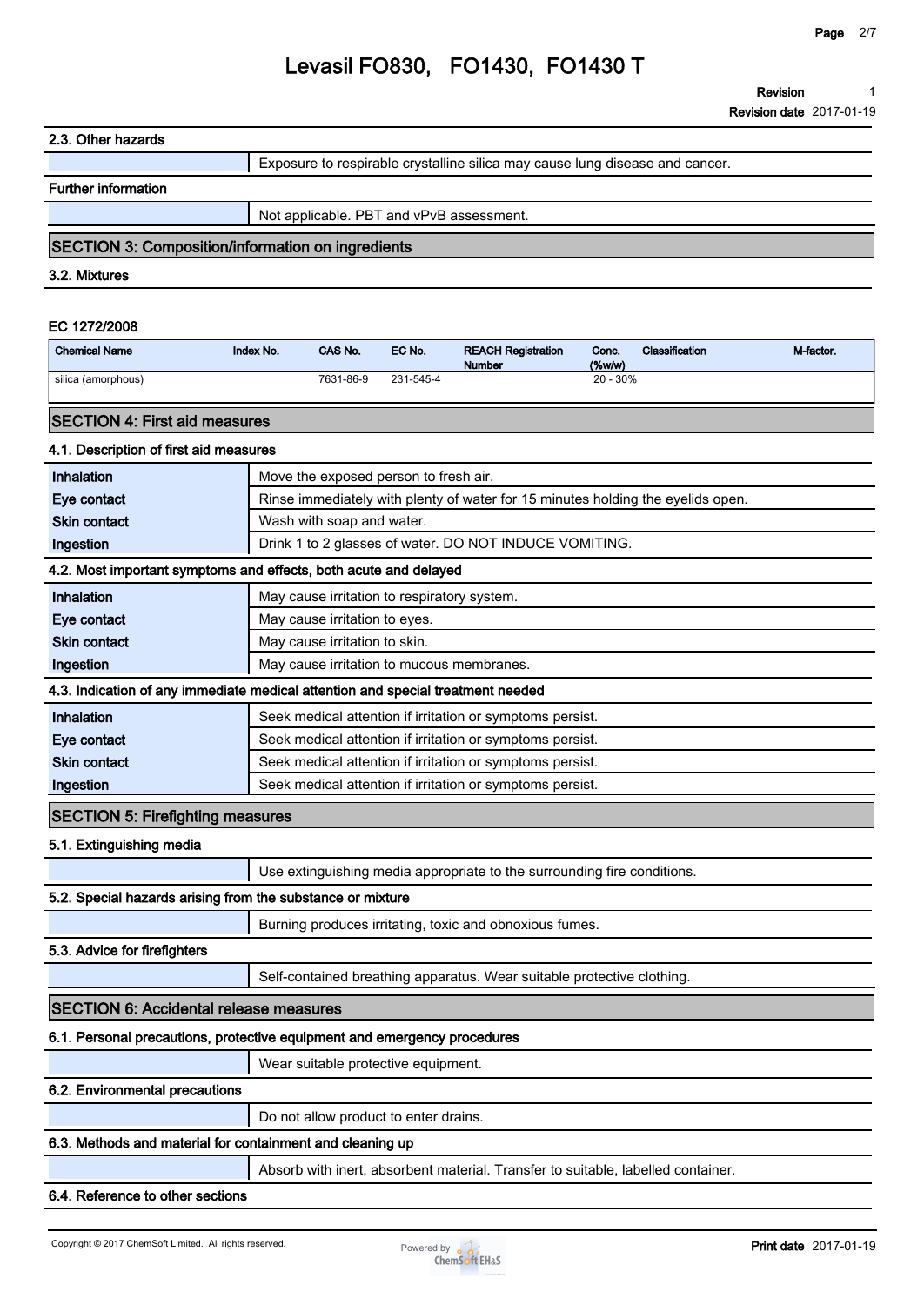## **6.4. Reference to other sections See section [2, 8 & 13] for further information. SECTION 7: Handling and storage 7.1. Precautions for safe handling Avoid contact with eyes and skin. Ensure adequate ventilation of the working area. Wash hands after handling the product. 7.2. Conditions for safe storage, including any incompatibilities Do NOT allow to freeze. Keep in a cool, dry, well ventilated area. Keep containers tightly closed. 7.3. Specific end use(s) Foundry material. SECTION 8: Exposure controls/personal protection 8.1. Control parameters exposure limits - Silica, vitreous (fused, amorphous) 80 mg/m3 / (% Silica), TWA PEL (respirable fraction). 8.1.1. Exposure Limit Values WEL 8-hr limit ppm: WEL 8-hr limit mg/m3: 2.1**

| Levasil FO830, FO1430,            | WEL 8-hr limit ppm:        | WEL 8-hr limit mg/m3: $2.1$    |
|-----------------------------------|----------------------------|--------------------------------|
| <b>FO1430 T (Matrixsol(TM) 30</b> |                            |                                |
| colloidal silica)                 |                            |                                |
|                                   | WEL 15 min limit ppm:      | WEL 15 min limit mg/m3:        |
|                                   | WEL 8-hr limit mg/m3 total | WEL 15 min limit mg/m3 total - |
|                                   | inhalable dust:            | inhalable dust:                |
|                                   | WEL 8-hr limit mg/m3 total | WEL 15 min limit mg/m3 total - |
|                                   | respirable dust:           | respirable dust:               |

### **8.2. Exposure controls**

| 8.2.1. Appropriate engineering<br>controls         | Ensure adequate ventilation of the working area.                          |  |
|----------------------------------------------------|---------------------------------------------------------------------------|--|
| 8.2.2. Individual protection<br>measures           | Apron (Plastic or rubber).                                                |  |
| Eye / face protection                              | In case of splashing, wear:. Approved safety goggles.                     |  |
| Skin protection -<br>Handprotection                | Wear suitable gloves.                                                     |  |
| <b>Respiratory protection</b>                      | In case of insufficient ventilation, wear suitable respiratory equipment. |  |
| <b>SECTION 9: Physical and chemical properties</b> |                                                                           |  |

### **9.1. Information on basic physical and chemical properties**

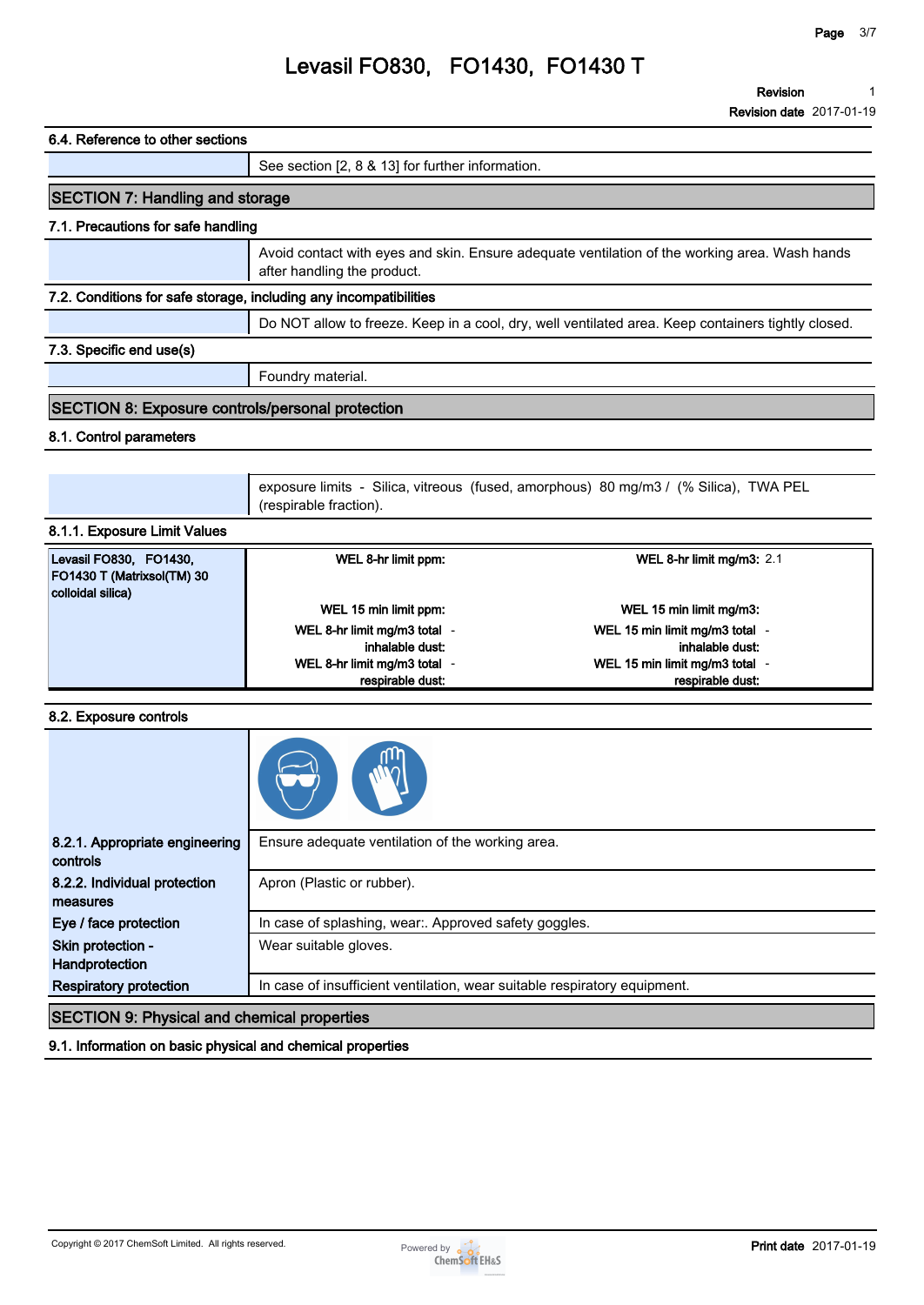#### **9.1. Information on basic physical and chemical properties**

| Appearance                                  | Liquid                                   |
|---------------------------------------------|------------------------------------------|
| Colour   Clear                              |                                          |
|                                             | Odour Slight                             |
| pH                                          | 10.2                                     |
|                                             | Melting point Not applicable.            |
| <b>Freezing Point</b> $\approx 0$ °C        |                                          |
| Initial boiling point $\approx 100$ °C      |                                          |
|                                             | Evaporation rate   No data available     |
| Flammability (solid, gas) Not applicable.   |                                          |
|                                             | Vapour pressure No data available        |
|                                             | Vapour density   No data available       |
|                                             | Relative density 1.2 (H2O = 1 $@$ 20 °C) |
|                                             | Fat Solubility   Not applicable.         |
| Partition coefficient   No data available   |                                          |
| Autoignition temperature   Not applicable.  |                                          |
|                                             | Viscosity   No data available            |
| <b>Explosive properties</b> Not applicable. |                                          |
| <b>Oxidising properties</b> Not applicable. |                                          |
| Solubility                                  | Miscible in water                        |

### **9.2. Other information**

|                                       | <b>Conductivity</b> No data available |
|---------------------------------------|---------------------------------------|
|                                       | Surface tension   No data available   |
|                                       | Gas group Not applicable.             |
| Benzene Content Not applicable.       |                                       |
|                                       | Lead content Not applicable.          |
| VOC (Volatile organic Not applicable. |                                       |
| compounds)                            |                                       |
| 18 = 8 = 18 = 18 = 81 = 1111<br>.     |                                       |

#### **SECTION 10: Stability and reactivity**

### **10.1. Reactivity**

|                                              | Not applicable.                                                   |  |
|----------------------------------------------|-------------------------------------------------------------------|--|
| 10.2. Chemical stability                     |                                                                   |  |
|                                              | Stable under normal conditions.                                   |  |
| 10.3. Possibility of hazardous reactions     |                                                                   |  |
|                                              | No Significant Hazard.                                            |  |
| 10.4. Conditions to avoid                    |                                                                   |  |
|                                              | Direct sunlight. Do NOT allow to freeze.                          |  |
| 10.5. Incompatible materials                 |                                                                   |  |
|                                              | Avoid contact with: Sodium chloride.                              |  |
| 10.6. Hazardous decomposition products       |                                                                   |  |
|                                              | None.                                                             |  |
| <b>SECTION 11: Toxicological information</b> |                                                                   |  |
| 11.1. Information on toxicological effects   |                                                                   |  |
| <b>Acute toxicity</b>                        | Based on available data, the classification criteria are not met. |  |
| Skin corrosion/irritation                    | May cause irritation to skin.                                     |  |
| Serious eye damage/irritation                | May cause irritation to eyes.                                     |  |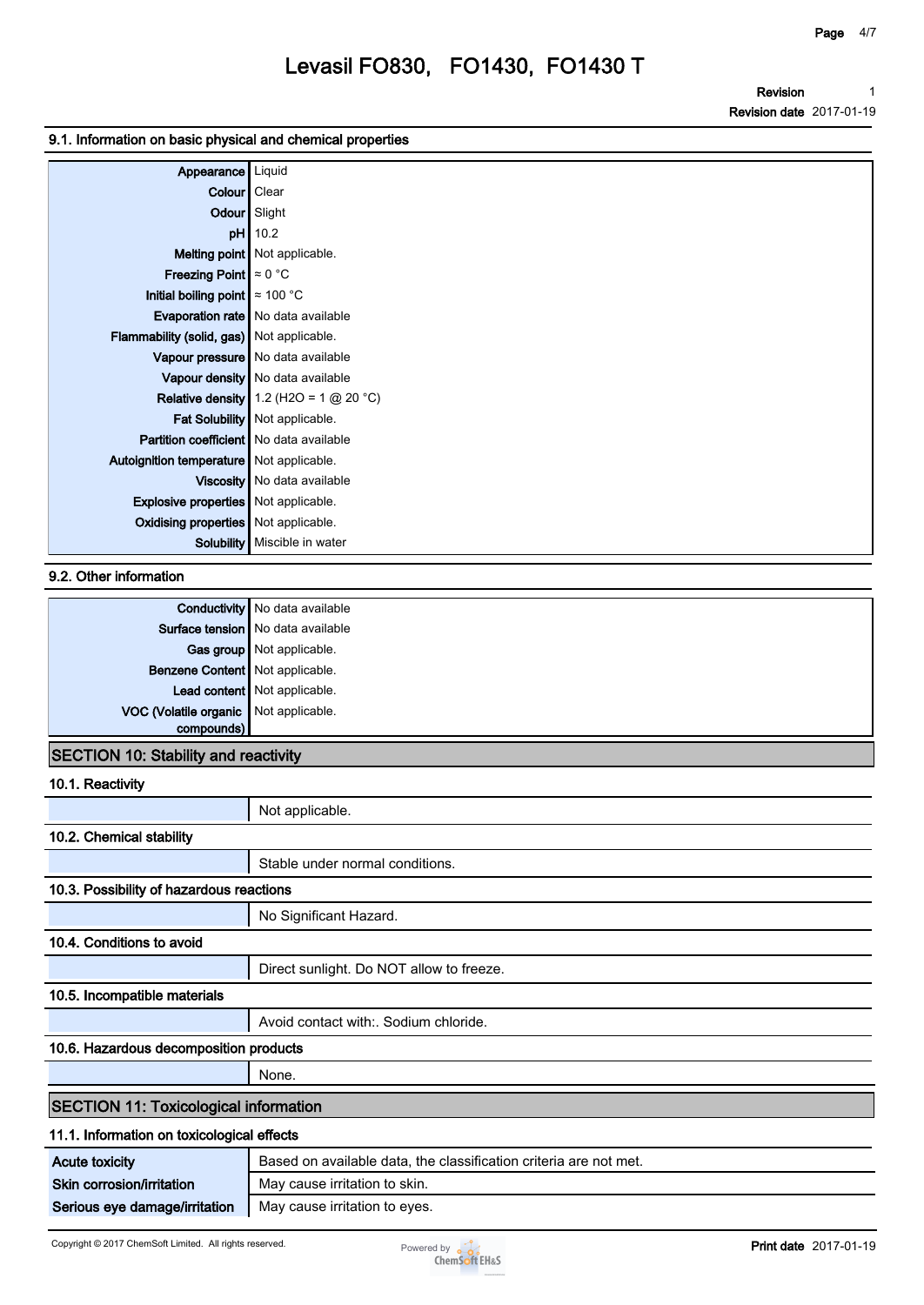| 11.1. Information on toxicological effects |                                                                                        |
|--------------------------------------------|----------------------------------------------------------------------------------------|
| Respiratory or skin<br>sensitisation       | Based on available data, the classification criteria are not met.                      |
| Germ cell mutagenicity                     | Based on available data, the classification criteria are not met.                      |
| Carcinogenicity                            | Based on available data, the classification criteria are not met.                      |
| Reproductive toxicity                      | Based on available data, the classification criteria are not met.                      |
| STOT-single exposure                       | Based on available data, the classification criteria are not met.                      |
| STOT-repeated exposure                     | Based on available data, the classification criteria are not met.                      |
| Aspiration hazard                          | Based on available data, the classification criteria are not met.                      |
| Repeated or prolonged<br>exposure          | May cause irritation to skin.                                                          |
| 11.1.4. Toxicological Information          |                                                                                        |
| Levasil FO830, FO1430,<br><b>FO1430 T</b>  | Oral Rat LD50: >15 g/kg                                                                |
| <b>SECTION 12: Ecological information</b>  |                                                                                        |
| 12.1. Toxicity                             |                                                                                        |
| Levasil FO830, FO1430,<br><b>FO1430 T</b>  | Daphnia EC50/48h: 7600.000 mg/l<br>Green Algae EC50/48h: 440                           |
|                                            | Brachydanio Rerio LC50/96h: >5000                                                      |
| 12.2. Persistence and degradability        |                                                                                        |
|                                            | No data is available on this product.                                                  |
| 12.3. Bioaccumulative potential            |                                                                                        |
|                                            |                                                                                        |
|                                            |                                                                                        |
|                                            | Does not bioaccumulate.                                                                |
| <b>Partition coefficient</b>               |                                                                                        |
|                                            | FO1430,<br>Levasil FO830,<br>No data available<br>FO1430 T                             |
| 12.4. Mobility in soil                     |                                                                                        |
|                                            | Not determined.                                                                        |
| 12.5. Results of PBT and vPvB assessment   |                                                                                        |
|                                            |                                                                                        |
|                                            | Not applicable.                                                                        |
| 12.6. Other adverse effects                |                                                                                        |
|                                            | Not applicable.                                                                        |
| <b>SECTION 13: Disposal considerations</b> |                                                                                        |
| 13.1. Waste treatment methods              |                                                                                        |
|                                            | Dispose of in compliance with all. local and national regulations.                     |
| <b>Disposal methods</b>                    |                                                                                        |
|                                            | Contact a licensed waste disposal company.                                             |
| <b>Disposal of packaging</b>               |                                                                                        |
|                                            | Do NOT reuse empty containers. Empty containers can be sent for disposal or recycling. |
| <b>SECTION 14: Transport information</b>   |                                                                                        |
| 14.1. UN number                            |                                                                                        |
|                                            |                                                                                        |

**The product is not classified as dangerous for carriage.**

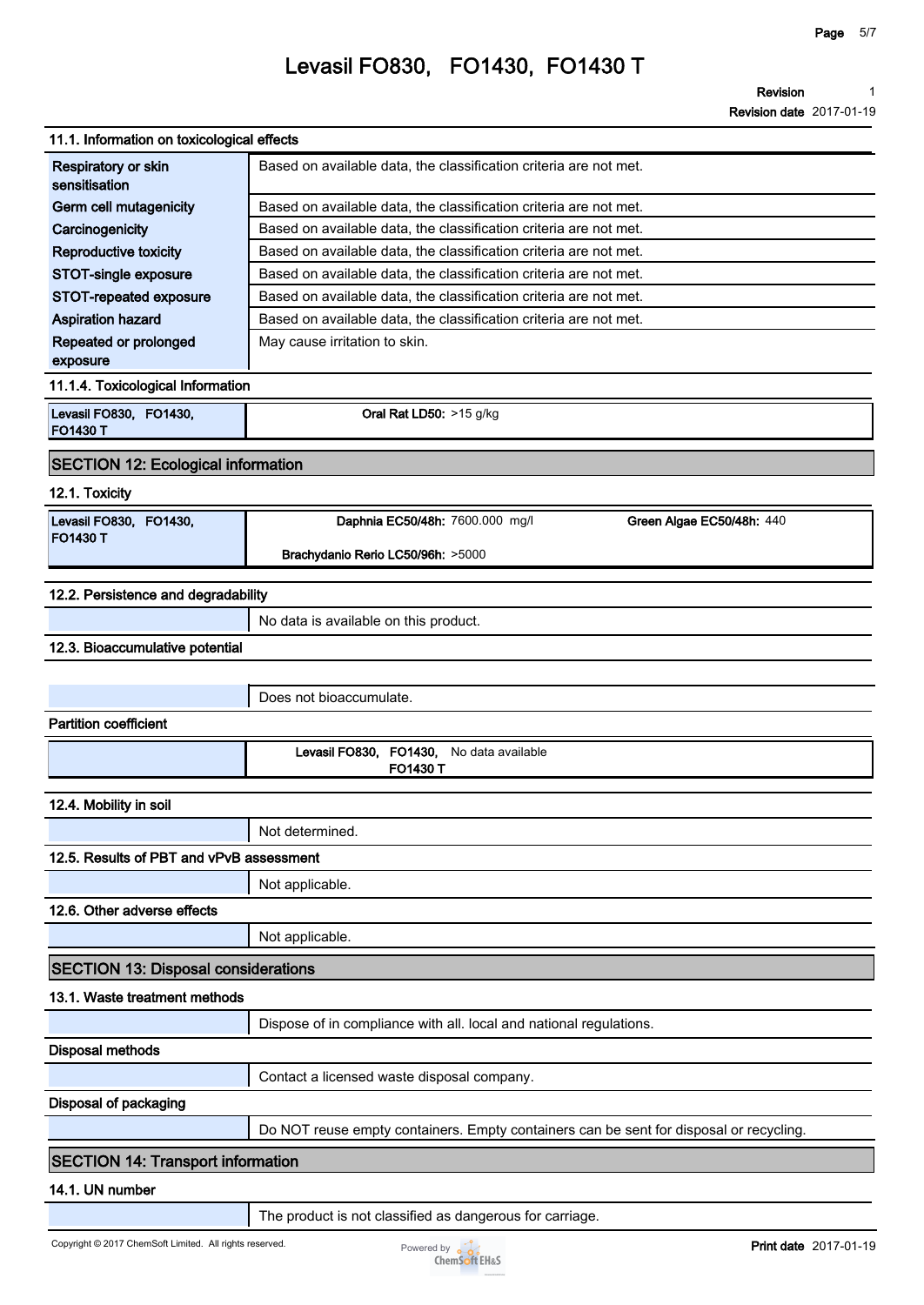| 14.2. UN proper shipping name                                                  |                                                          |  |
|--------------------------------------------------------------------------------|----------------------------------------------------------|--|
|                                                                                | The product is not classified as dangerous for carriage. |  |
| 14.3. Transport hazard class(es)                                               |                                                          |  |
|                                                                                | The product is not classified as dangerous for carriage. |  |
| 14.4. Packing group                                                            |                                                          |  |
|                                                                                | The product is not classified as dangerous for carriage. |  |
| 14.5. Environmental hazards                                                    |                                                          |  |
|                                                                                | The product is not classified as dangerous for carriage. |  |
| 14.6. Special precautions for user                                             |                                                          |  |
|                                                                                | The product is not classified as dangerous for carriage. |  |
| 14.7. Transport in bulk according to Annex II of MARPOL 73/78 and the IBC Code |                                                          |  |
|                                                                                | The product is not classified as dangerous for carriage. |  |
| <b>Further information</b>                                                     |                                                          |  |

**The product is not classified as dangerous for carriage.**

## **SECTION 15: Regulatory information**

### **15.1. Safety, health and environmental regulations/legislation specific for the substance or mixture**

| <b>Regulations</b> | U.S. FEDERAL REGULATIONS:<br>CERCLA 103 Reportable Quantity: Levasil FO830, FO1430 & FO1430 T are not subject to<br>CERCLA reporting requirements. Many states have more stringent release reporting<br>requirements. Report spills required under federal, state and local regulations. |
|--------------------|------------------------------------------------------------------------------------------------------------------------------------------------------------------------------------------------------------------------------------------------------------------------------------------|
|                    | SARA TITLE III:<br>Hazard Category For Section 311/312: None                                                                                                                                                                                                                             |
|                    | Section 313 Toxic Chemicals: This product contains the following chemicals subject to Annual<br>Release Reporting Requirements Under SARA Title III, Section 313 (40 CFR 372): None                                                                                                      |
|                    | Section 302 Extremely Hazardous Substances (TPQ): None                                                                                                                                                                                                                                   |
|                    | EPA Toxic Substances Control Act (TSCA) Status: All of the components of this product are listed<br>on the TSCA inventory.                                                                                                                                                               |
|                    | INTERNATIONAL REGULATIONS:                                                                                                                                                                                                                                                               |
|                    | Canadian WHMIS Classification: Not a controlled product.                                                                                                                                                                                                                                 |
|                    | Canadian Environmental Protection Act: All of the components in this product are listed on the<br>Domestic Substances List (DSL).                                                                                                                                                        |

### **15.2. Chemical safety assessment**

**No data is available on this product.**

### **SECTION 16: Other information**

#### **Other information**

| IARC and SCOEL publications<br>In 1997, IARC (the International Agency for Research on Cancer) concluded that crystalline silica<br>inhaled from occupational sources can cause lung cancer in humans. However it pointed out that<br>not all industrial circumstances, nor all crystalline silica types, were to be incriminated. (IARC<br>Monographs on the evaluation of the carcinogenic risks of chemicals to humans, Silica, silicates<br>dust and organic fibres, 1997, Vol. 68, IARC, Lyon, France.) |
|--------------------------------------------------------------------------------------------------------------------------------------------------------------------------------------------------------------------------------------------------------------------------------------------------------------------------------------------------------------------------------------------------------------------------------------------------------------------------------------------------------------|
|                                                                                                                                                                                                                                                                                                                                                                                                                                                                                                              |